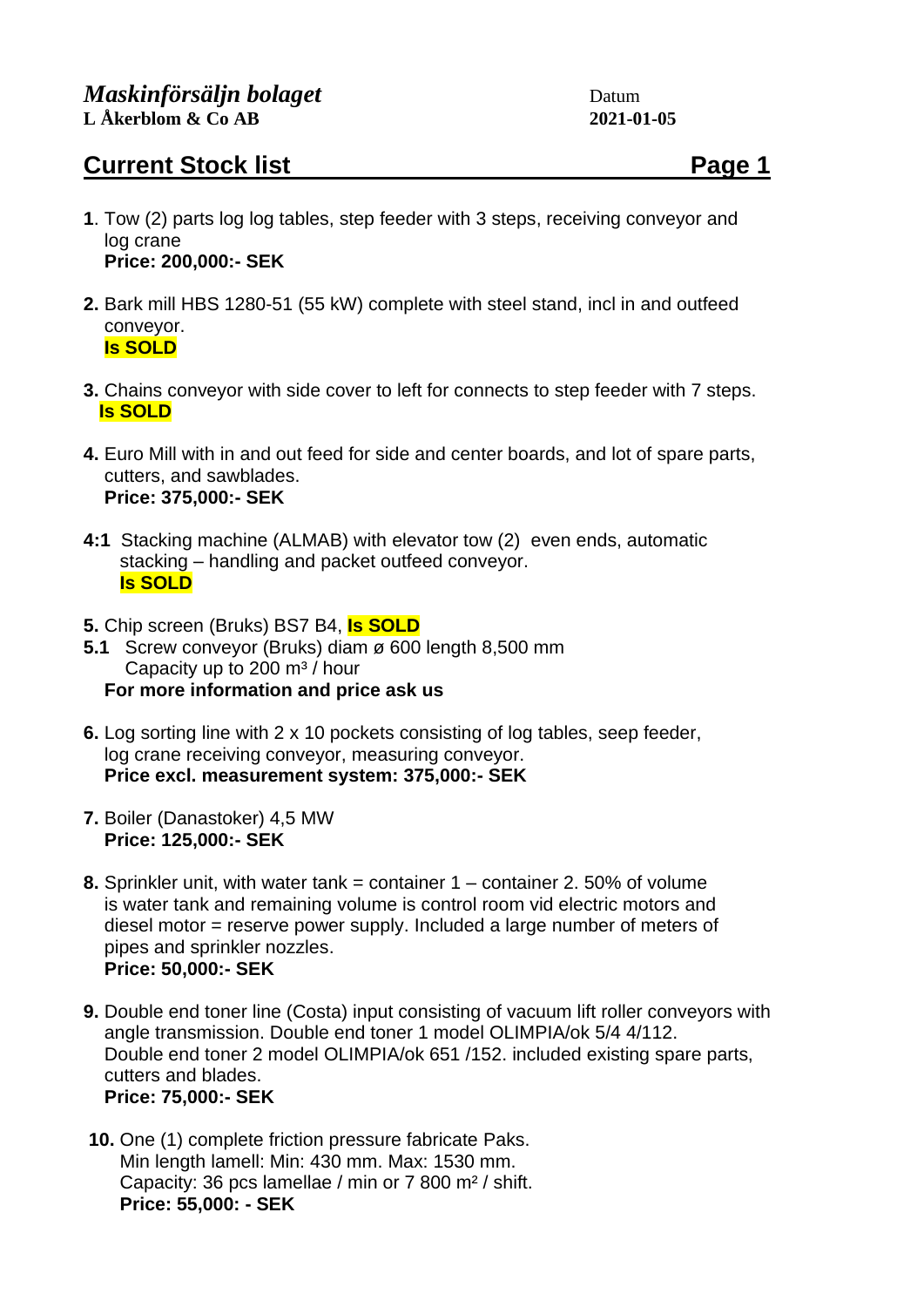# **Current Stock list Page 2**

**11.** Tow (2) complete lines for wood packet cuts (Sword cuts) one off fabricate PRINCE factory renovated and one-off Swedish fabricate in verry good condition. **Price/pieces: 80,000:- SEK**

#### **12.** One (1) complete quality sorting line, according to appendix 1 = drawing The line is dismantling and is stored under a roof. **Price: 550,000:- SEK** *We are also open to sell the line in units such as transporters, elevators, tilts, sorting tables, trimmers 1.0 - 6.0 m in 3 dm module, 12 band pockets, package layers, package delivery incl. package press with automatic bolster handling, stacking receivers, compressor etc.* **For price ask us**

**13.** Stenner split band saw with semi-automated circuit line.  **Price: 100,000:- SEK**

### **Equipment in external stock**

- **14.** Log sorting line with 2 x 23 pockets consisting of tow (2) parts log table, elevator with built-in end leveling roll conveyor, one speed feeder, But end reducer (Bruks) 1200, Log crane and operator cabin, revive conveyor, measuring conveyor and Rema electronic system, sorting conveyor with electrically powered pushers, electric and hydraulic equipment.  **For price ask us**
- **15.** Complete Raw sorting incl. stacking line with 26 pockets, two sorting places on separate planes, trimmer, automatic stack handling, hydraulic equipment and electric, and existing electronic system. **For price ask us**
- **16.** Log turner (Inter-log) with in and outfeed and a simple log crane **For price ask us**
- **17.** One (1) easy used dismantled log intake with debaker machine Cambio 66 **For more information and price ask us**

#### **Other in stock**

- **18.** Approx. 800 meter used roller chain 1 "with straight link side in verry god condition. **For price ask us**
- **19.** A number of used gears with electric motor. I verry god condition see attached specification appendix 2 **For price ask us**
- **20.** A number of used belts and scrap conveyors I deferens length and with. **For more information and price ask us**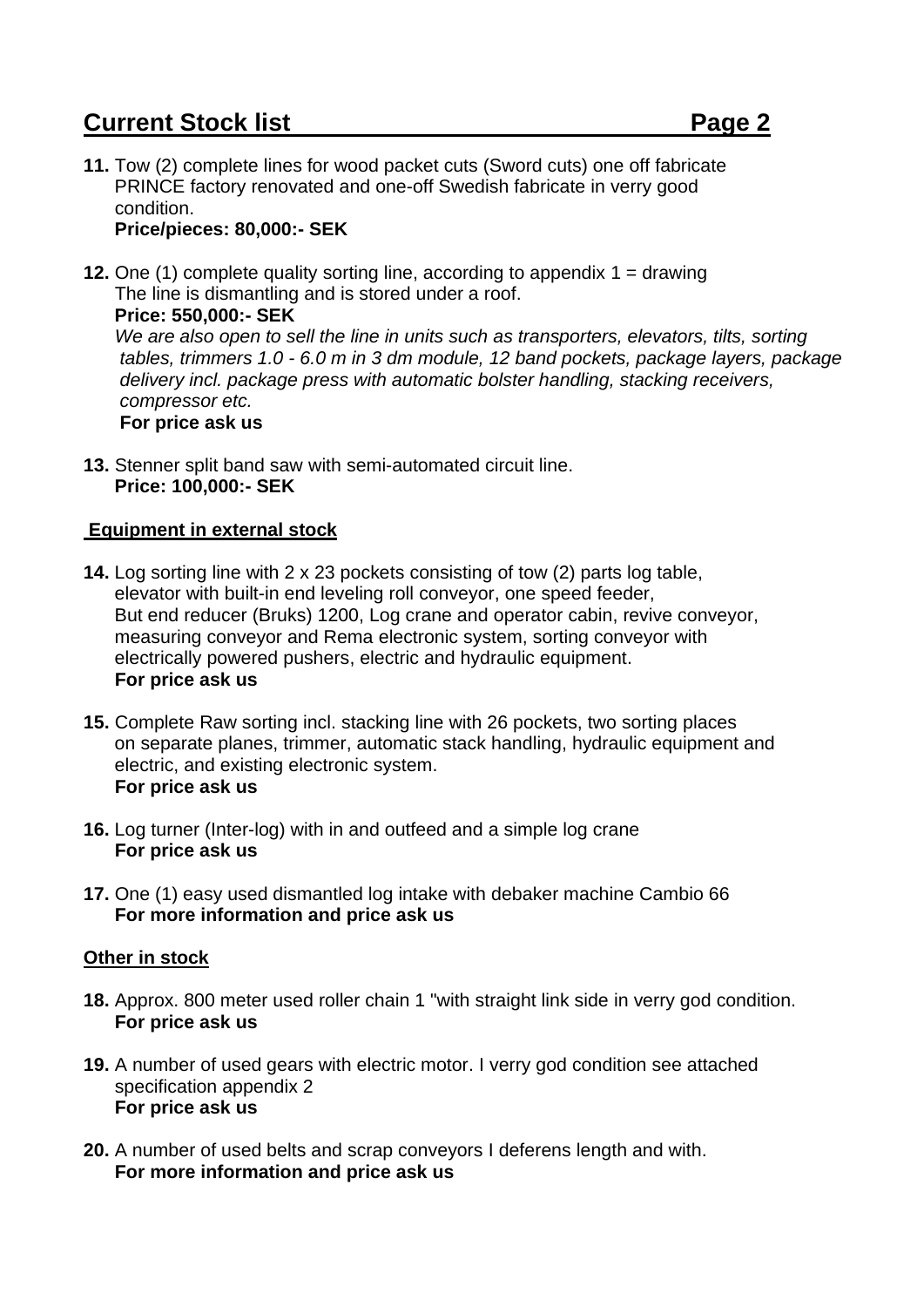# **Current Stock list Page 3**

**21.** 19 pieces roll- conveyor o driven.

| Length              | 3000 mm    |
|---------------------|------------|
| <b>Total width</b>  | 1080 mm    |
| <b>Total height</b> | 160 mm     |
| Roll length         | 1000 mm    |
| Roll diameter       | ø76 mm     |
| Roll division       | c/c 200 mm |
| <b>Is SOLD</b>      |            |

- **22.** One (1) used planning machine (Weinig) Model year 1979 has been run only for short periods the line was stopped 2004 and has since been stored on site. Power plant 4.0 kW Spindle placement and kW 1: a under 4.0 kW 2nd Right 3.0 kW 3rd Left 5.5 kW 4th Right 4.0 kW 5th Over 5.5 kW 6th Under 4.0 kW Universal 11.0 kW Spindle diameter ø 35 Comes with some cutters etc. **For price ask us**
- **23.** One (1)used planning machine (Weinig) for production off lamella.

 **"Renovation object"**

 Type H 22 BL machine number 220-1211 Continuous supply variator 7.5 kW Feed rate 6 - 36 m / min Cutter placement is as follows: 1st below 7.5 kW no support bearing (has not been used) 2nd under 7.5 kW with support bearing 3.a right 7.5 kW 4th left 7.5 kW 5th over 11.0 kW with support bearing 6th below  $30.0$  kW = saw spindle 7th below 7.5 kW with support bearing 8th over 7.5 kW with support bearing Digital reading on all cutters **For price ask us**

**24**. Five (5) pieces used Humidification units (Munters) Type HUMIMAX 9000 with control units suitable for climate control in, for example, production premises for glulam.

#### **For price ask us**

**25.** One (1) brand new welding machine for bandsaw blades excl. Mig - welding. Fabricate (Munkfors) type MFS 250 V 50 Hz3ph **Price: 12,000:- SEK**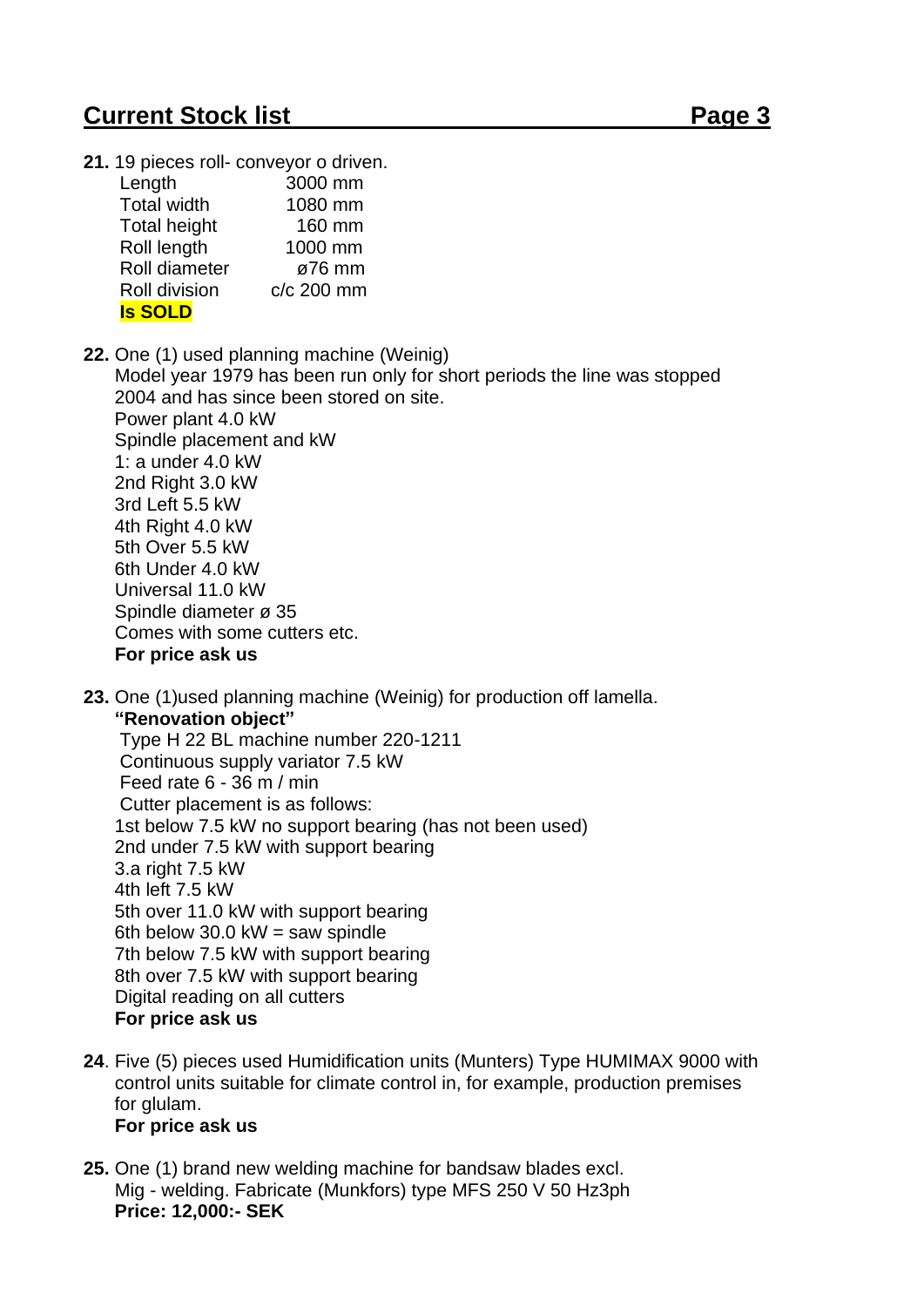**26.** One (1) used Swaging machine (Wollmer Verke) Type PMH for frame saw blades

#### **For price ask us**

- **27.** One (1) used Beam planer (Kupermuhle) FABR 86-63 max planer with 500 height + 200 with sides cutters max planer height 120 mm. **For price ask us**
- **28.** Tow (2) used flat grinders one (LEYA Patent) and one with unknown make **For price ask us**
- **29.** One (1) used grinding machine for band saw blades and circle saw blades (Wollmer Werke) CNH No 2788 **For price ask us**
- **30.** One (1) used Compressor (Atlas Copco) GA 55 with refrigeration dryer (Kaeser) **Is SOLD**
- **31.** 1 st. Factory new freestanding steel chimney type Källreda Standard dimensioned for  $3 + 5$  MW Boiler by Cor-Ten. H = 16 meters. Made according to applicable standards.
	- 1 st. supporting outer shell Ø 950 mm. Blasted.
	- 1 st. flue Ø 508x4 mm.
		- Material: Corten Insulation 80 mm mesh mat RW 450
	- 1 st. top ring.
	- 1 st. external ladder with back protection according to current regulations.
	- 1 st. sweeping platform with ascent hatch and guardrail.
	- 1 st. bottom flange.
	- 1 st. foundation bolt arrangement.

Wind-repellent spirals.

Required reinforcement of jacket when passing flue.

Required ventilation of chimney casing

The chimney has been in stock for about 10 years and is

completely faultless. Drawing according to appendix 3

### **For price ask us**

- **32.** Foil machine, New timber grip with large BM bracket. **For price ask us**
- **33.** About ten transport fans (for sawdust etc). in different sizes **For more information and price ask us**
- **34.** Tow (2) cyclones diameter ø 1,300 mm + connection 400 mm, height 3,000 mm weight / unit 565 kg quality in new condition
- **35.** HewSaw R200 factory renovated, can be delivered with a used feed conveyor type banana track. **For more information and price ask us**